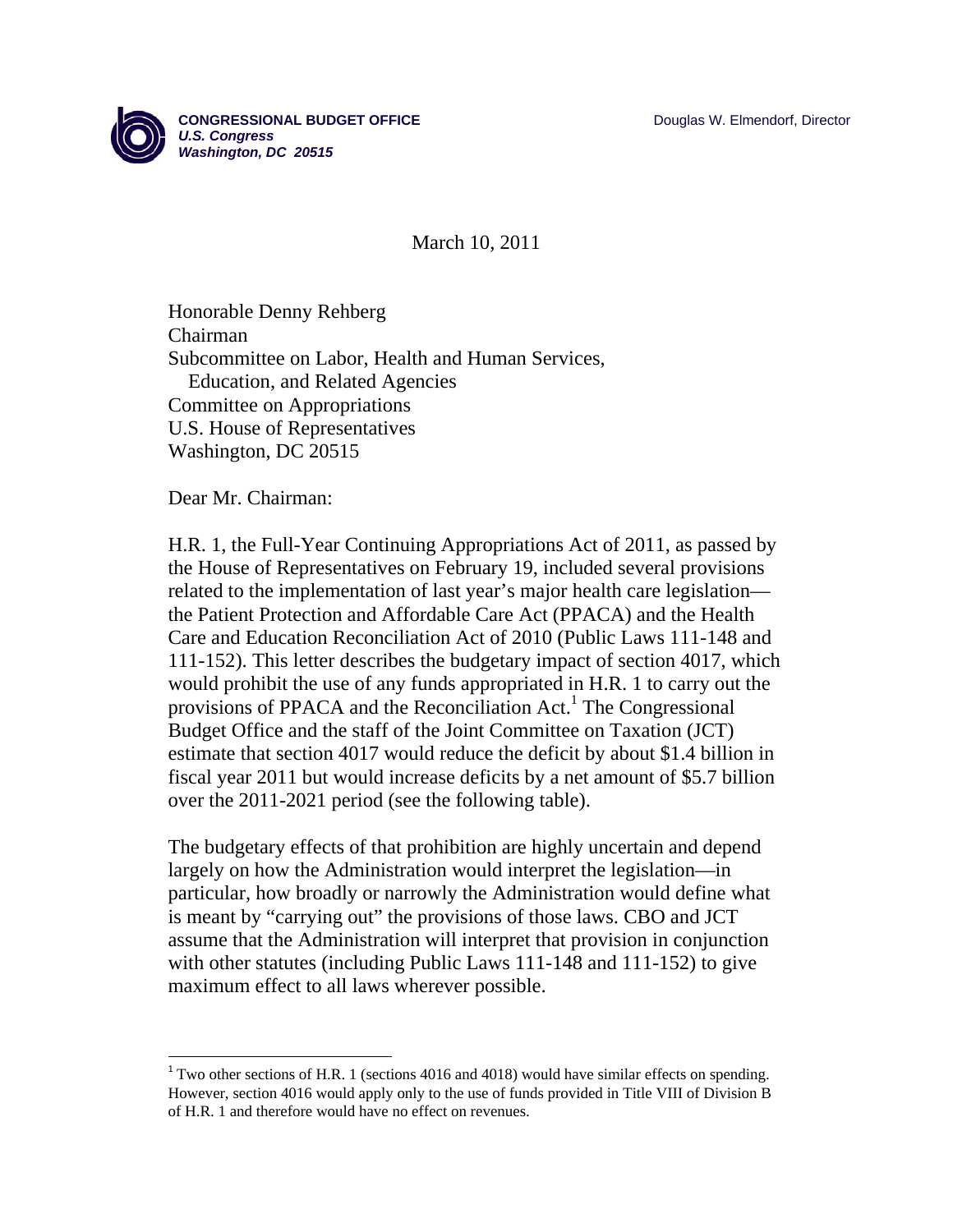|                                         | By Fiscal Year, in Billions of Dollars |        |      |      |        |           |        |        |      |        |      |        |            |
|-----------------------------------------|----------------------------------------|--------|------|------|--------|-----------|--------|--------|------|--------|------|--------|------------|
|                                         |                                        |        |      |      |        |           |        |        |      |        |      |        | 2011-2011- |
|                                         | 2011                                   | 2012   | 2013 | 2014 |        | 2015 2016 | 2017   | 2018   | 2019 | 2020   | 2021 |        | 2016 2021  |
|                                         |                                        |        |      |      |        |           |        |        |      |        |      |        |            |
| <b>Changes in Spending</b>              |                                        |        |      |      |        |           |        |        |      |        |      |        |            |
| <b>Budget Authority</b>                 | $-2.0$                                 | 3.5    | 0.3  | 0.2  | 1.6    | 0.3       | 0.3    | 0.4    | 0.4  | 0.3    | 0.3  | 3.9    | 5.6        |
| <b>Estimated Outlays</b>                | $-1.6$                                 | 3.1    | 0.3  | 0.2  | 1.6    | 0.3       | 0.3    | 0.4    | 0.4  | 0.3    | 0.3  | 3.9    | 5.6        |
| <b>Changes in Revenues</b>              | $-0.1$                                 | $\ast$ | *    | *    | $\ast$ | $\ast$    | $\ast$ | $\ast$ | ∗    | $\ast$ | *    | $-0.1$ | $-0.1$     |
| Increase or Decrease (-)<br>in Deficits | $-1.4$                                 | 3.0    | 0.3  | 0.2  | 1.6    | 0.3       | 0.3    | 0.4    | 0.4  | 0.3    | 0.3  | 4.0    | 5.7        |

Sources: Congressional Budget Office and the staff of the Joint Committee on Taxation.

Note: Numbers may not sum to totals because of rounding;  $* =$  change in revenues of less than \$50 million.

## **Overall Effect on Spending and Revenues**

CBO estimates that enacting the prohibition on using new fiscal year 2011 funding to carry out those laws would reduce spending by \$1.6 billion during the remainder of 2011, but would increase spending by \$3.1 billion in fiscal year 2012 and by smaller amounts in each of the fiscal years 2013 through 2021. Net additional costs would total \$3.9 billion over the 2011- 2016 period and \$5.6 billion over the 2011-2021 period. In addition, CBO and JCT estimate that the prohibition would reduce federal revenues by \$0.1 billion over both the 2011-2016 and 2011-2021 periods. Those estimates are based on the assumption that H.R. 1 will be enacted by April 1, 2011. (Later enactment could affect estimates for both 2011 and later years.)

## **Effects of H.R. 1's Prohibition on Implementing PPACA and the Reconciliation Act**

Public Laws 111-148 and 111-152 provided some (mandatory) funding for implementation of the health care and revenue provisions contained in those two acts. However, that existing funding is not sufficient to support all of the activities required to implement all of the provisions of the 2010 legislation; some annually appropriated funds are also needed. Thus, a prohibition on the use of funds provided in H.R. 1 to carry out PPACA and the Reconciliation Act would delay agencies' actions to implement some provisions of those two laws, with resulting effects on spending and revenues.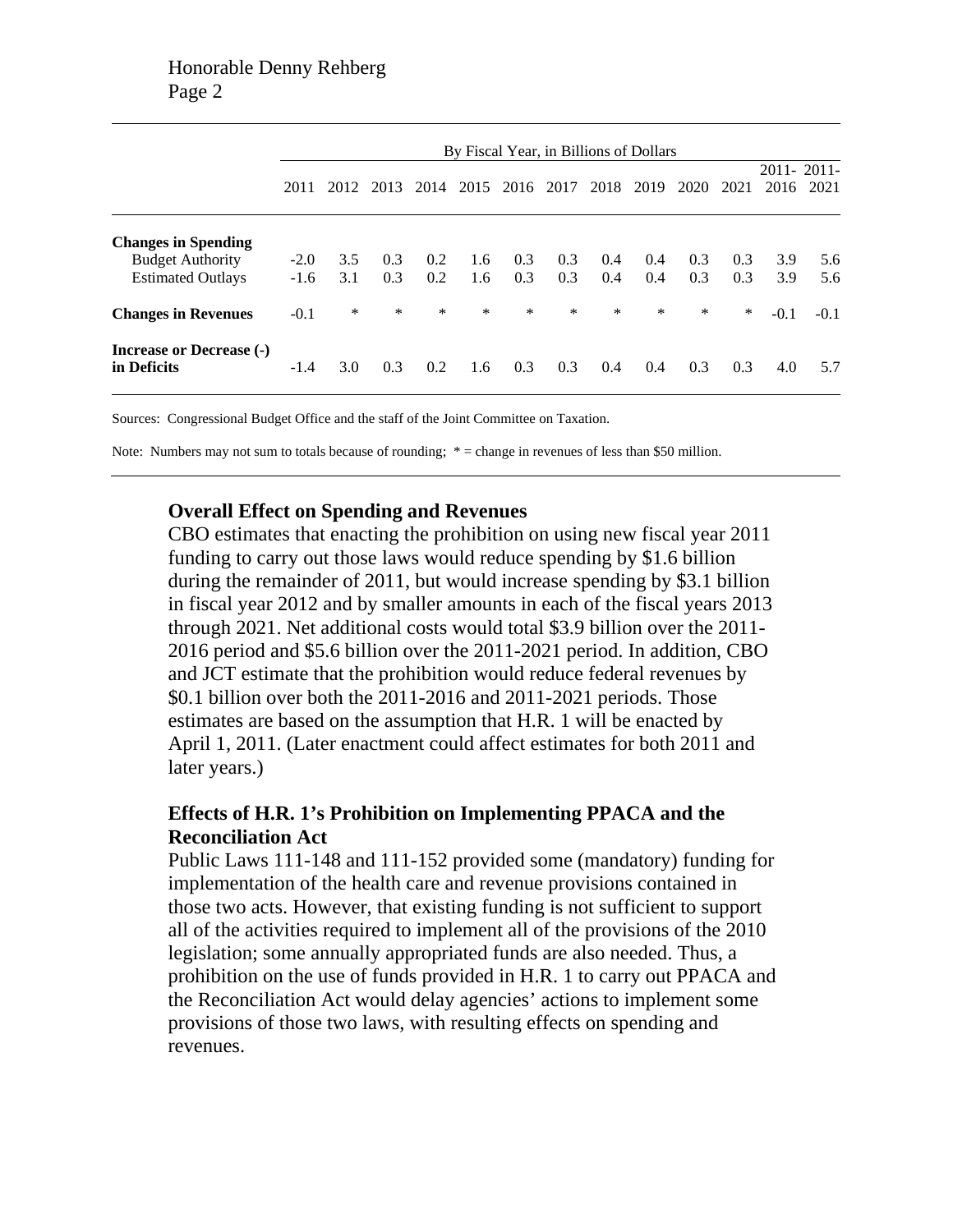In general, CBO and JCT expect that the prohibition on use of funds provided in H.R. 1 would affect spending and revenues through four mechanisms:

- Delaying completion of regulatory processes for ongoing programs (such as establishing payment rates for Medicare services furnished during 2012);
- Delaying the implementation of new programs;
- Preventing or delaying the obligation of funds for grant programs; and
- Reducing compliance with changes to the tax code (and other revenue effects from delayed regulatory implementation).

Without clear indication that the Congress intends a provision to be permanent, provisions contained in an annual appropriation act are presumed to be effective only for the fiscal year covered by that act.<sup>2</sup> Therefore, the prohibition in H.R. 1 would expire at the end of fiscal year 2011, and CBO and JCT assume that the Administration would then expedite the process of implementing Public Laws 111-148 and 111-152 beginning on October 1, 2011. This estimate assumes that sufficient funds to implement those laws would be appropriated for fiscal year 2012 and subsequent years.

**Delaying Completion of Regulatory Processes for Ongoing Programs.**  The prohibition on use of funding in H.R. 1 would prevent HHS from incorporating, in its routine regulatory processes for the remainder of fiscal year 2011, some of the changes that PPACA and the Reconciliation Act made to ongoing programs. In particular, that restriction would affect some of the annual updates to payment rules in the Medicare program. CBO anticipates that, because of the funding prohibition, those payment rules would generally be modified to conform with PPACA and the Reconciliation Act with a three-to-six month delay. In other words, some of the changes scheduled to take effect in October 2011 or January 2012 would be postponed until part-way through 2012.

Moreover, CBO assumes that the delayed revisions to the payment rules would generally provide for retroactive payments when the payment

 <sup>2</sup> See GAO, Principles of Federal Appropriations Law, Vol. I, 2-34 (3rd ed. 2004).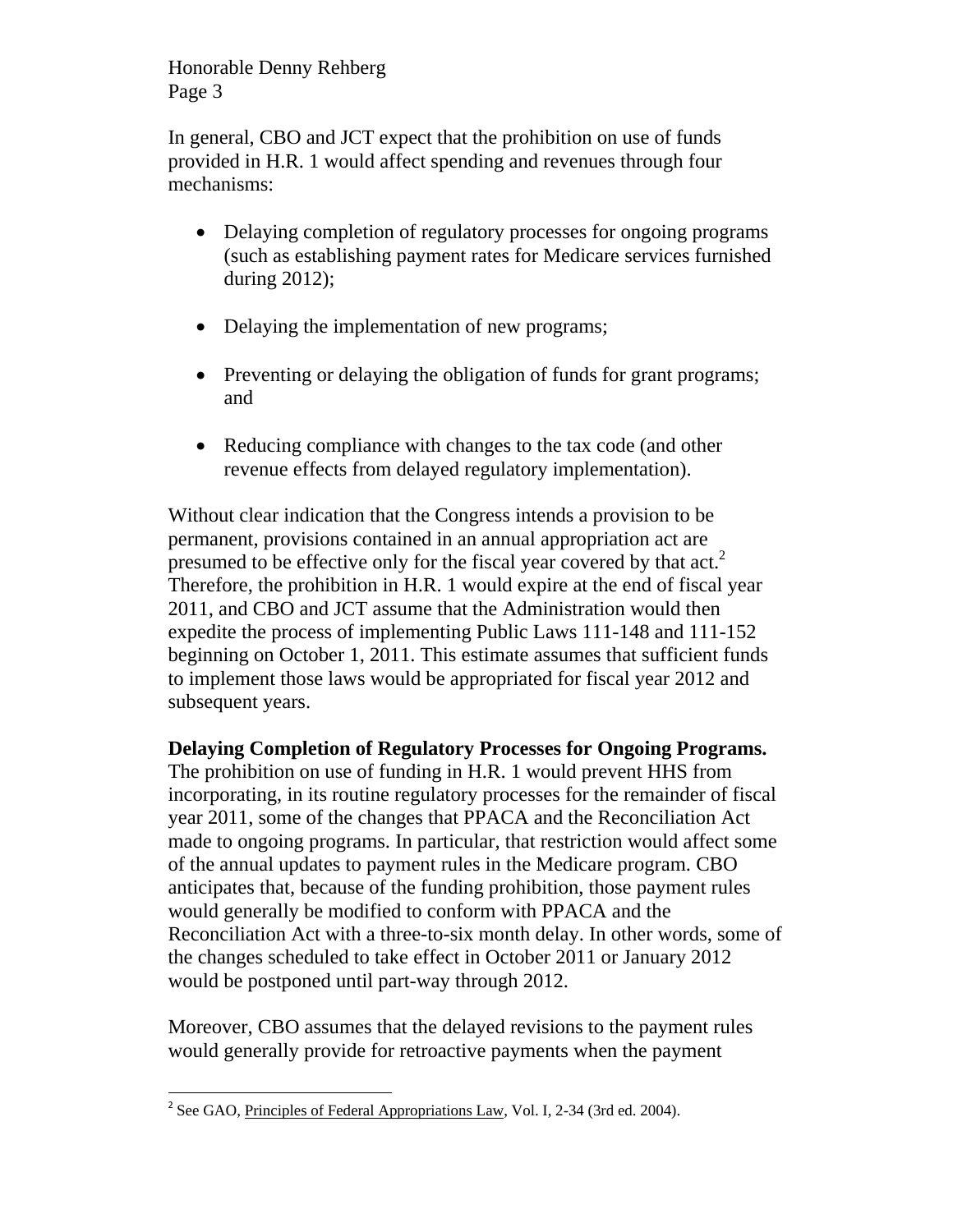amounts due exceeded the amount that was paid before the revisions were implemented, but would generally not seek to recoup overpayments made before those revisions. That asymmetry arises because the provision would not alter Medicare's statutory obligation to pay the larger amount, but would also not provide an effective mechanism for recouping prior overpayments. As a result, CBO estimates that delaying the completion of regulatory processes this year would increase spending by about \$1.0 billion over the 2011-2012 period; nearly all of that increase would occur during fiscal year 2012.

**Delaying the Implementation of New Programs.** PPACA and the Reconciliation Act established several initiatives—such as quality initiatives, steps to reduce hospital readmissions, and changes in the delivery system for health care that will be tested and implemented by the Center for Medicare and Medicaid Innovation—that involve significant research and development activities before the savings from those initiatives can be realized. Delaying or reducing work on those research and development activities for the rest of fiscal year 2011 would delay the realization of expected savings. In addition, regulatory development for some initiatives—such as establishing a new regulatory pathway for approval of biological products that are highly similar to or interchangeable with their brand-name counterparts—would probably be delayed. In aggregate, delaying the implementation of new programs, and thus delaying the savings that would result from them, would increase spending by about \$4.9 billion over the 2011-2021 period; most of that increase would occur after fiscal year 2012.

**Preventing or Delaying the Obligation of Funds.** The ability to obligate and disburse some of the mandatory funding provided in PPACA and the Reconciliation Act depends on the availability of appropriated funds. In general, to the extent that the mandatory funding remains available for obligation in 2012 or subsequent years, the prohibition on the use of funds appropriated in H.R. 1 to implement PPACA and the Reconciliation Act would simply delay the spending of such mandatory funds without significantly affecting the amount that ultimately would be spent. However, for certain activities—such as the Pell Grant program (as modified by the Reconciliation Act)—some of the grants not processed during 2011 would never be issued. For that reason, CBO estimates that the limits on the obligation of funds during 2011 would reduce spending by about \$0.3 billion over the 2011-2021 period; most of those effects would be realized in 2011 and 2012.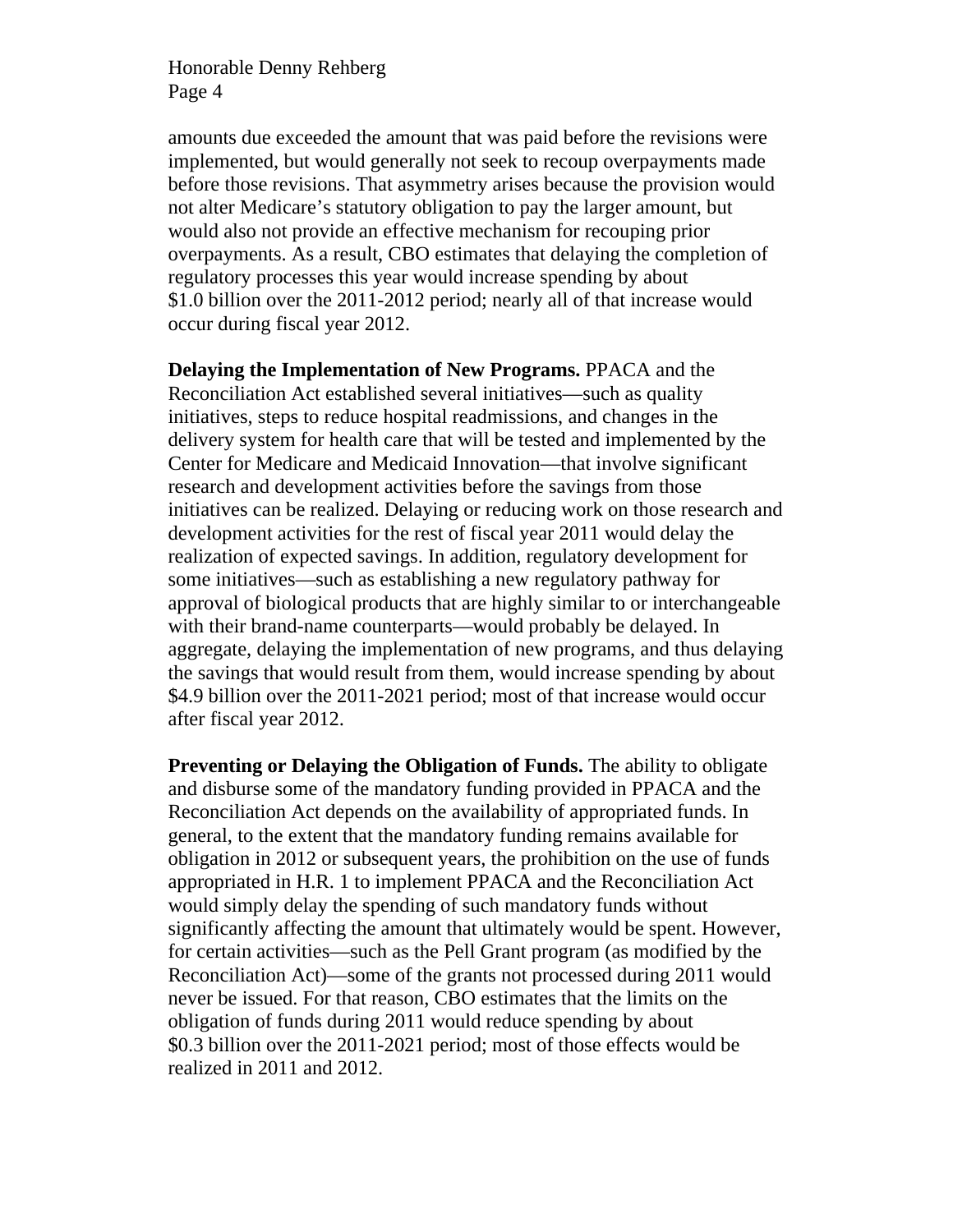**Impact on Revenues.** CBO and JCT estimate that the prohibition on using H.R. 1 funding to implement PPACA and the Reconciliation Act would reduce federal revenues by \$0.1 billion over the 2011-2021 period. That prohibition could affect the administration of several tax provisions in those laws that are in effect for 2010 or 2011. For most of those tax provisions, preliminary regulations and adjustments to tax returns have been implemented. Thus, for example, taxpayers are able to claim new credits, such as the refundable portion of the adoption credit and the tax credit available to small businesses that purchase health insurance for their employees, on their 2010 and 2011 returns. Similarly, regulations and forms are available for taxpayers to pay the excise tax on tanning facilities that was enacted in the 2010 laws.

If the Internal Revenue Service is prohibited from expending resources to administer the above credits and taxes, however, it will be unable to send out notices in the case of taxpayer error in filling out the 2010 or 2011 tax returns. Therefore, there would probably be some underpayment of the new excise taxes and some over-claiming of the new tax credits as a result of the H.R. 1 provision.

In addition, the estimate reflects lower receipts of income and payroll taxes in 2013 and beyond as a result of delaying the implementation of a new regulatory pathway for approval of biological products that are highly similar to or interchangeable with their brand-name counterparts.